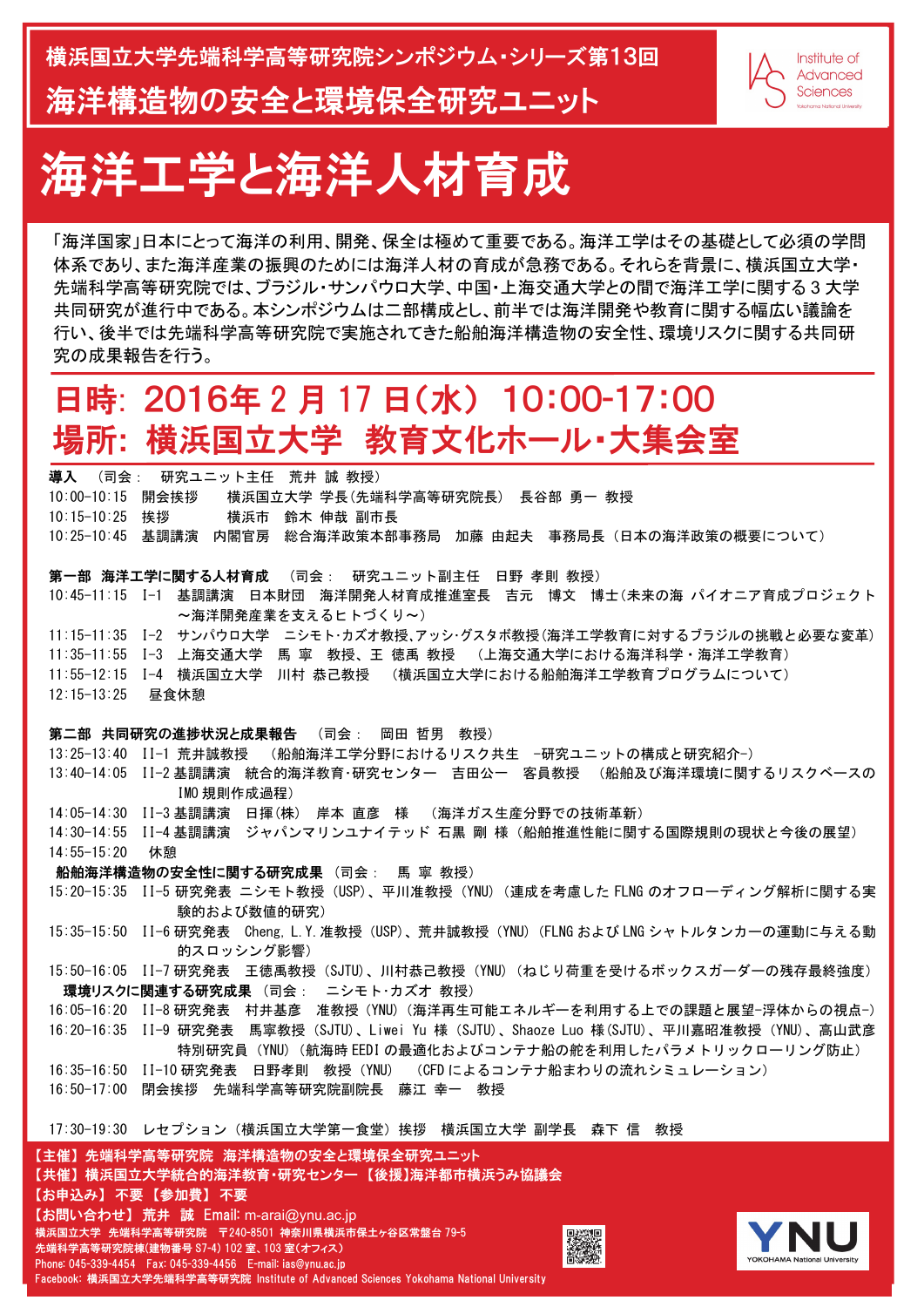Organized by Research Unit "Safety of Marine Structures and Environmental Protection", Institute of Advanced Sciences, Yokohama National **University** 

Co-organized by Center for Ocean Studies and Integrated Education (COSIE), Yokohama National University Supported by Kaiyo-toshi Yokohama Council Contact: Prof. Makoto Arai, Email: m-arai@ynu.ac.jp



### Date: Wednesday, 17th February 2016

### Place: Education and Cultural Hall, Yokohama National University

Keynote lecture: "Outline of Japanese Ocean Policy" by *Mr. Yukio Kato*, Secretary-General, The Secretariat of the Headquarters for Ocean Policy, Cabinet Secretariat, Government of Japan

Japan is an island country surrounded by oceans, and efficient utilization of ocean resources, space, and energy will be extremely important for the future development of the country. Ocean engineering is one of the key elements for the realization of effective use of the ocean. This suggests an urgent need in our country to foster young researchers, engineers, officials, etc. with a strong background in ocean engineering. In this context, we are carrying out a unique international collaborative research and educational project on ocean engineering. Yokohama National University, the University of Sao Paulo, and Shanghai Jiao Tong University are collaborating on a symposium that will consist of two sessions. In the first, we will discuss the development of ocean engineering and the importance of related higher education; in the second, researchers who have been involved in this project will present their research results.

- I-1 Keynote Lecture: "Challenges to the Offshore Engineering Human Resource Capacity Building Project" by *Dr. Hirofumi Yoshimoto*, Nippon Foundation
- I-2 "The Challenge on the Ocean Engineering Education in Brazil and Necessary Changes" by *Prof. Kazuo Nishimoto & Prof. Gustavo Assi*, University of Sao Paulo (USP)
- I-3 "Education Programs and Related Researches on Ocean Science and Engineering at Shanghai Jiao Tong University" by *Prof. Ning Ma and Prof.* Deyu Wang, Shanghai Jiao Tong University (SJTU)
- I-4 "Educational Program for Naval Architecture and Ocean Engineering in Yokohama National University" by Prof. Yasumi Kawamura, Yokohama National University (YNU)

#### 10:00-10:45 Opening Session

Opening address: Prof. Yuichi Hasebe, President of Yokohama National University, Director of IAS

Speech: *Mr. Nobuya Suzuki*, Deputy Mayor of Yokohama City

#### 10:45-12:15 Session I Development of Human Resources for Ocean Engineering

- II-2 Keynote Lecture: "Risk-based IMO Rule making process for ships and marine environment" by Prof. Koichi Yoshida, Center for Ocean Studies and Integrated Education, YNU
- II-3 Keynote Lecture: "Technology Innovation in Offshore Gas Production" by Naohiko Kishimoto, JGC Corporation
- II-4 Keynote Lecture: "Current Status and Future Prospective of the International Rules on Ship's Propulsive Performance" by Mr. Tsuyoshi Ishiguro, Japan Marine United Corporation
- II-5 "Experimental & Numerical Studies of FLNG Offloading Operability Analysis Considering Total Dynamics of Coupled Model" by Prof. Kazuo Nishimoto (USP) and Prof. Yoshiaki Hirakawa (YNU)
- II-6 "Dynamic Effects of Sloshing of the Prismatic Tank and Spherical Tank on the FLNG and LNG ship motion" by Prof. Liang Yee Cheng (USP) and Prof. Makoto Arai (YNU)
- II-7 "The residual ultimate strength of cracked box girder subjected to torsional load" by *Prof. Devu Wang* (SJTU) and *Prof. Yasumi Kawamura*
- (YNU)
- II-8 "Introduction of problems and prospects on utilizing an ocean renewable energy viewpoint from a floating structure -" by Prof. Motohiko Murai (YNU)

12:15-13:25 Lunch Break

#### 13:25-17:00 Session II Progress of Collaborative Researches

II-1 "Risk management in Ship and Ocean Engineering -Structures and Research activities of the Research Unit-" by Prof. Makoto Arai (YNU)

II-9 "Optimization of the EEDI in Seaway and Rudder Stabilization of Parametric Rolling for Container Ships" by Prof. Ning Ma (SJTU), Mr. Liwei Yu (SJTU), Mr. Shaoze Luo (SJTU), Prof. Yoshiaki Hirakawa (YNU) and Mr. Takehiko Takayama (YNU) II-10 "Flow Simulations around a Container Ship by CFD" by Prof. Takanori Hino (YNU) 16:50-17:00 Closing address: Prof. Koichi Fujie, Vice Director of IAS 17:30-19:30 Reception

Speech by *Prof. Shin Morishita*, Vice President of Yokohama National University



### International Symposium on Ocean Engineering and Education